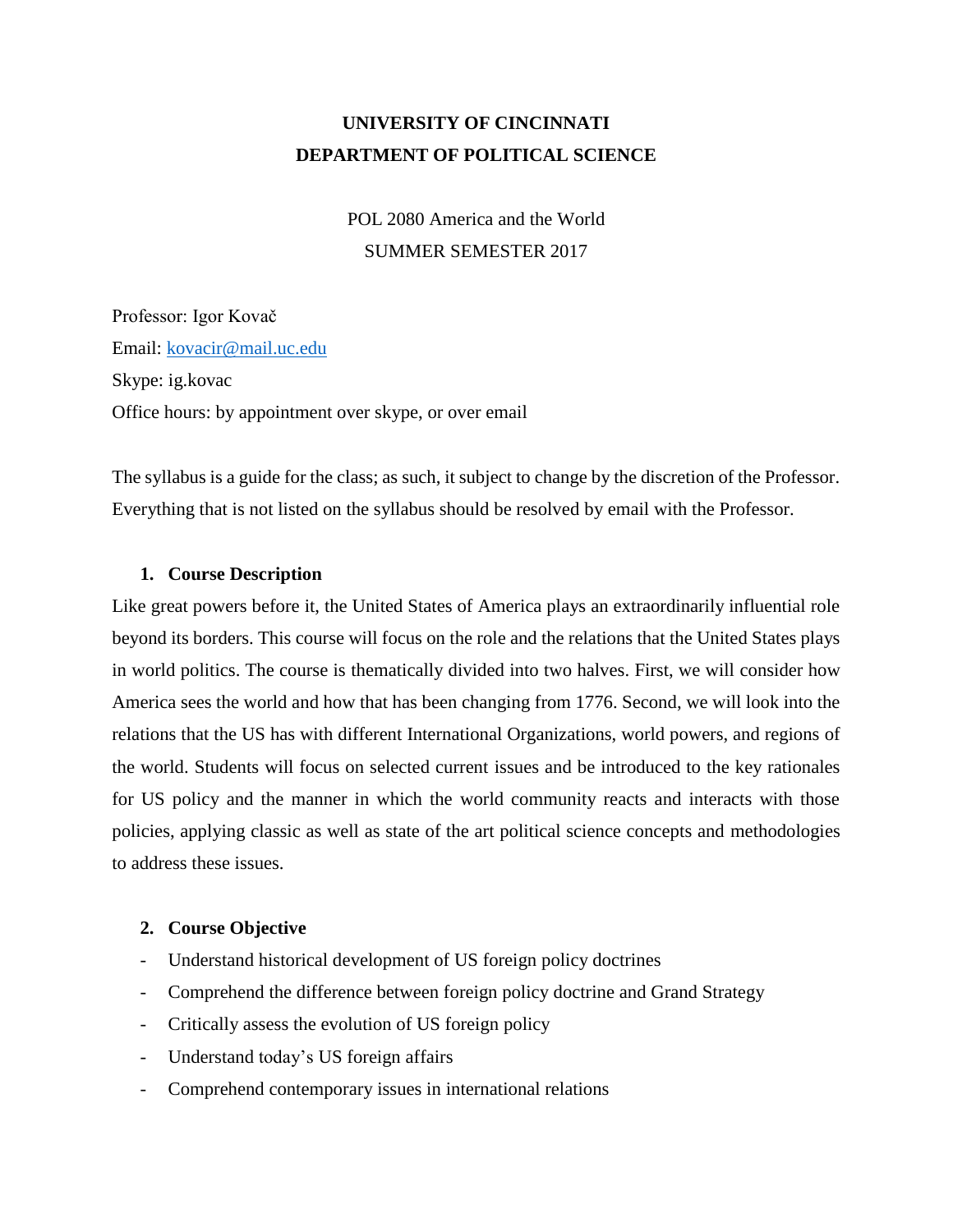- Develop sensitivity for interdisciplinary analysis
- Learn how to approach research

## **3. Assignments**

- 20 short answers (2 % each, thus 40 % on aggregate)
- Final paper (50 %)
- Paper discussion (10 %)

## 20 short answers

There are 24 'working days' in the time in which this class takes place. The course has 20 modules – topics. For each module, specific readings and questions are assigned. After the student does the readings assigned for a particular module, he needs to answer the question provided for that module. The answer should be 250 words long  $(\pm 10\%)$  and it should be submitted through the Blackboard. The readings and the questions are available on Blackboard under the heading of each module. Alternatively, you can also answer your question by submitting a Kalutra video – recording yourself answering the questions.

Although there is no deadline for an individual module, the final deadline is 2 July 23:59. All assignments submitted by then will be counted towards your grade. THERE ARE NO LATE SUBMISSIONS.

Some modules will contain a short video, which will explain some concepts related to the topic, or provide some additional help in fulfilling the assignment.

#### Final paper

The final paper, which will be due 2 July 23:59 (submitted through Blackboard), should be 2000 words long  $(\pm 10\%)$ , unless otherwise agreed with the Professor. THERE ARE NO LATE SUBMISSIONS.

The students will imagine that they are advising the new administration and develop a Trump foreign policy doctrine/grand strategy. The paper should not be considered as an 'official'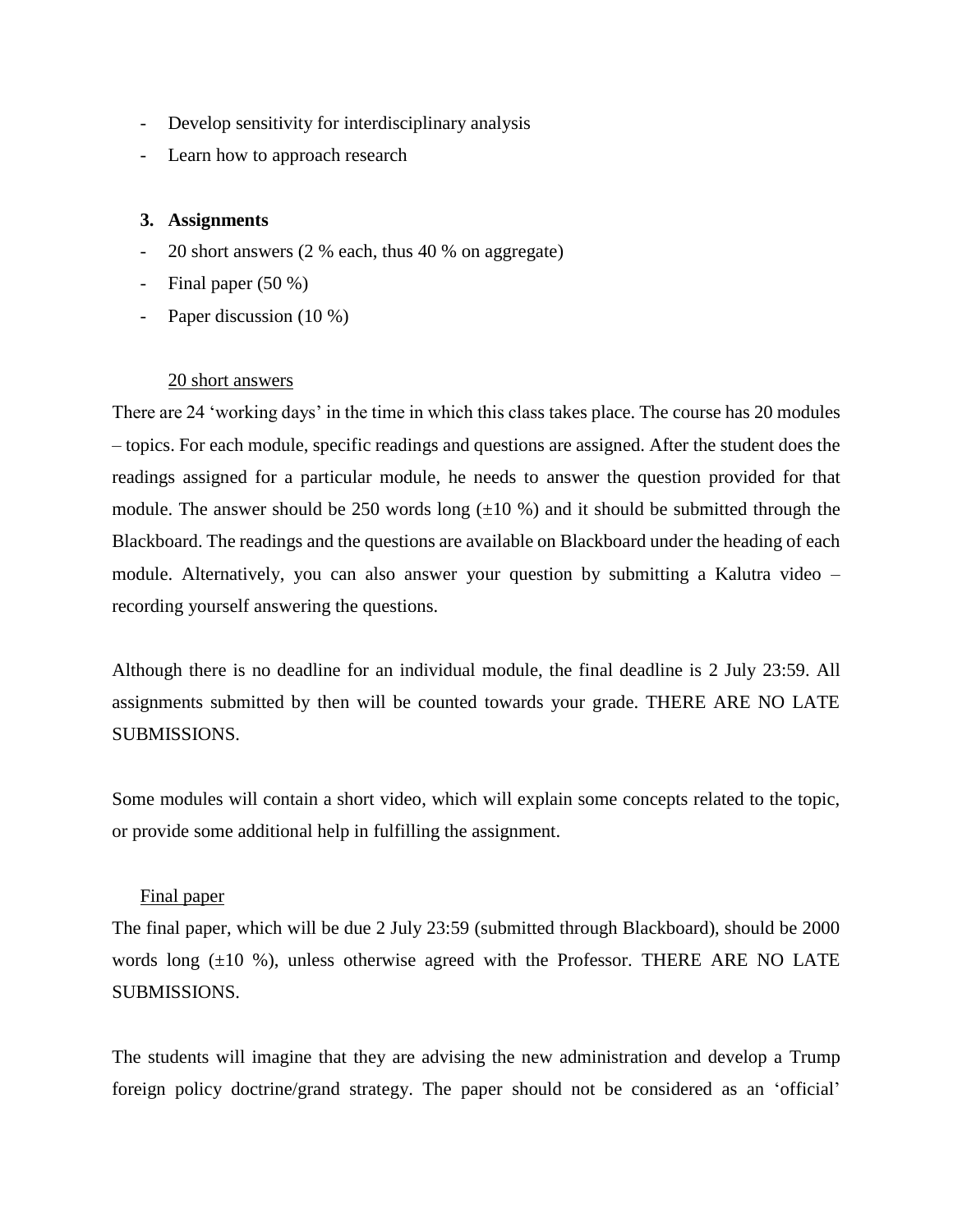document, but a sort of draft or explanation of the proposed policy. Thus, it should explain the objectives (short-term goals, mid-term goals, and long-term goals) of the new foreign policy, tools and means how to achieve them, criteria how to assess its objectives (criteria for all three types of goals), and specify this doctrine for particular regions (where applicable) of the world and global governance. Students will have a one-on-one on-line session with the professor to bounce of their ideas (see Paper discussion subheading).

#### Paper discussions

The student will coordinate through email with the professor and set up a skype appointment. The session should take place until 17 June, 23:59. A failure to schedule a session until this deadline will result in 0 credit under this subheading.

At this on-line conversation, the student will present ideas for Trump foreign policy doctrine and answer questions posed by the professor. The session will serve as a sort of brain-storm of ideas to help students crystalize their thoughts and policy recommendations.

#### **4. Grading**

 $100 = A +$  $95-99 = A$  $90-94 = A$  $85-89 = B +$  $80 - 84 = B$  $75-79 = B 70-74 = C +$  $65-69 = C$  $60-64 = C$  $55-59 = D+$  $50-55=D$  $50 = F$ 

There WILL NOT be any extra credits.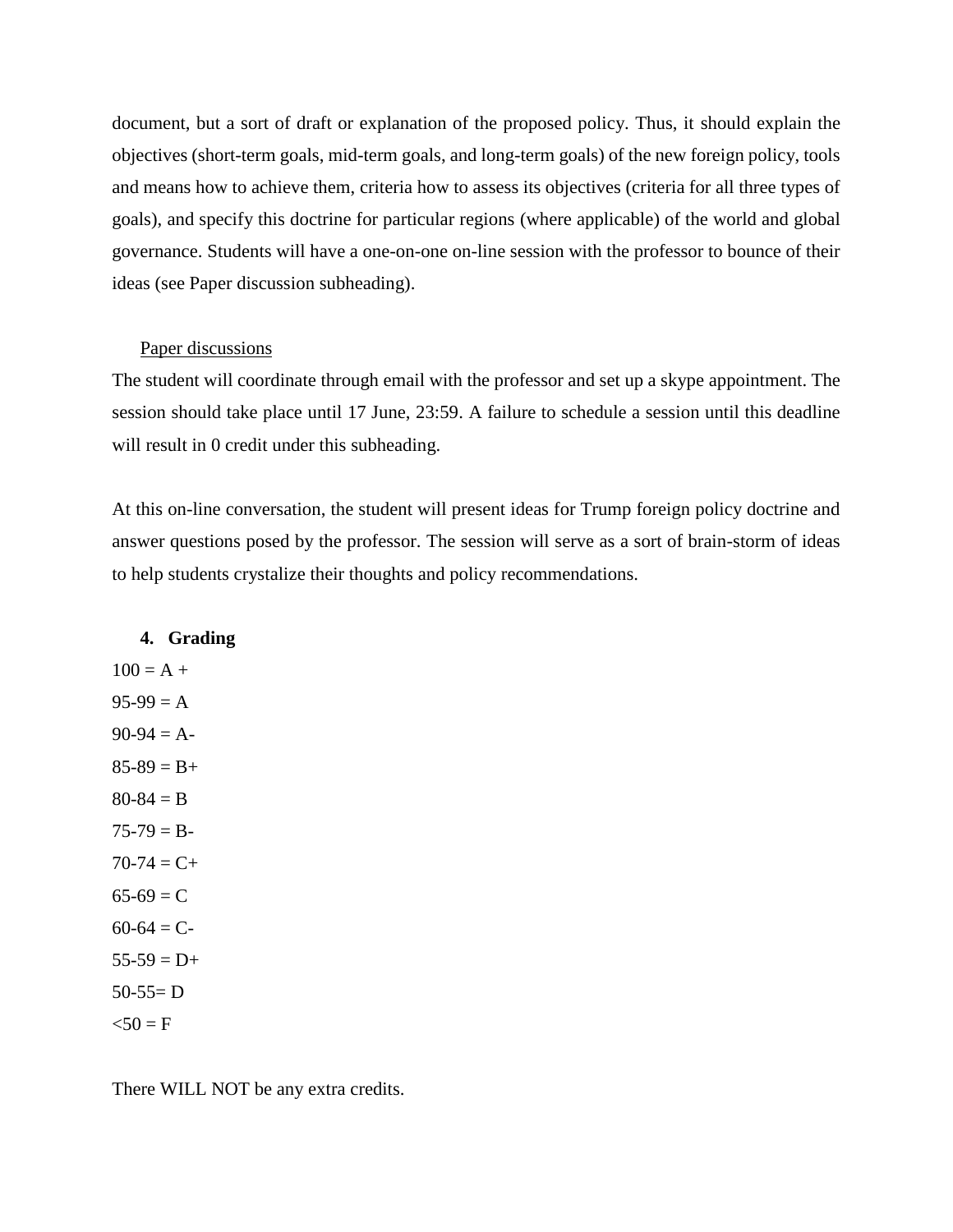#### **5. Academic integrity**

The University Rules, including the Student Code of Conduct and other documented policies of the Department, College, and University related to academic integrity will be enforced. Any violation of these regulations, including acts of plagiarism or cheating, will be dealt with on an individual basis according to the severity of the misconduct. A copy of the policy can be found on the University website at: [http://www.uc.edu/conduct/Academic\\_Integrity.html.](http://www.uc.edu/conduct/Academic_Integrity.html)

### **6. Special needs policy**

If you have any special needs related to your participation in this course, including identified visual impairment, hearing impairment, physical impairment, communication disorder, and/or specific learning disability that may influence your performance in this course, you should meet with the Professor to arrange for reasonable provisions to ensure an equitable opportunity to meet all the requirements of this course. At the discretion of the instructor, some accommodations may require prior approval by Disability Services.

#### **7. Course plan**

The goal is to follow the course outline as presented bellow; however, some adjustments may be necessary during the class. The following course outline and readings are subject to change with appropriate notice to the students. All readings will be available in PDF though Blackboard or available online through Langsam. I have assigned around 30 pages per class. Yet, some classes might be heavier than others.

You can access the readings and the questions for a particular module by clicking on Course Content – Learning modules in your Blackboard. All modules are available from day 1: therefore, you can do more than one module a day.

The readings for the first 9 modules are taken from:

Colucci, Lamont. 2012. *The National Security Doctrines of the American Presidency: How They Shape Our Present and Future*. Santa Barbara: Praeger.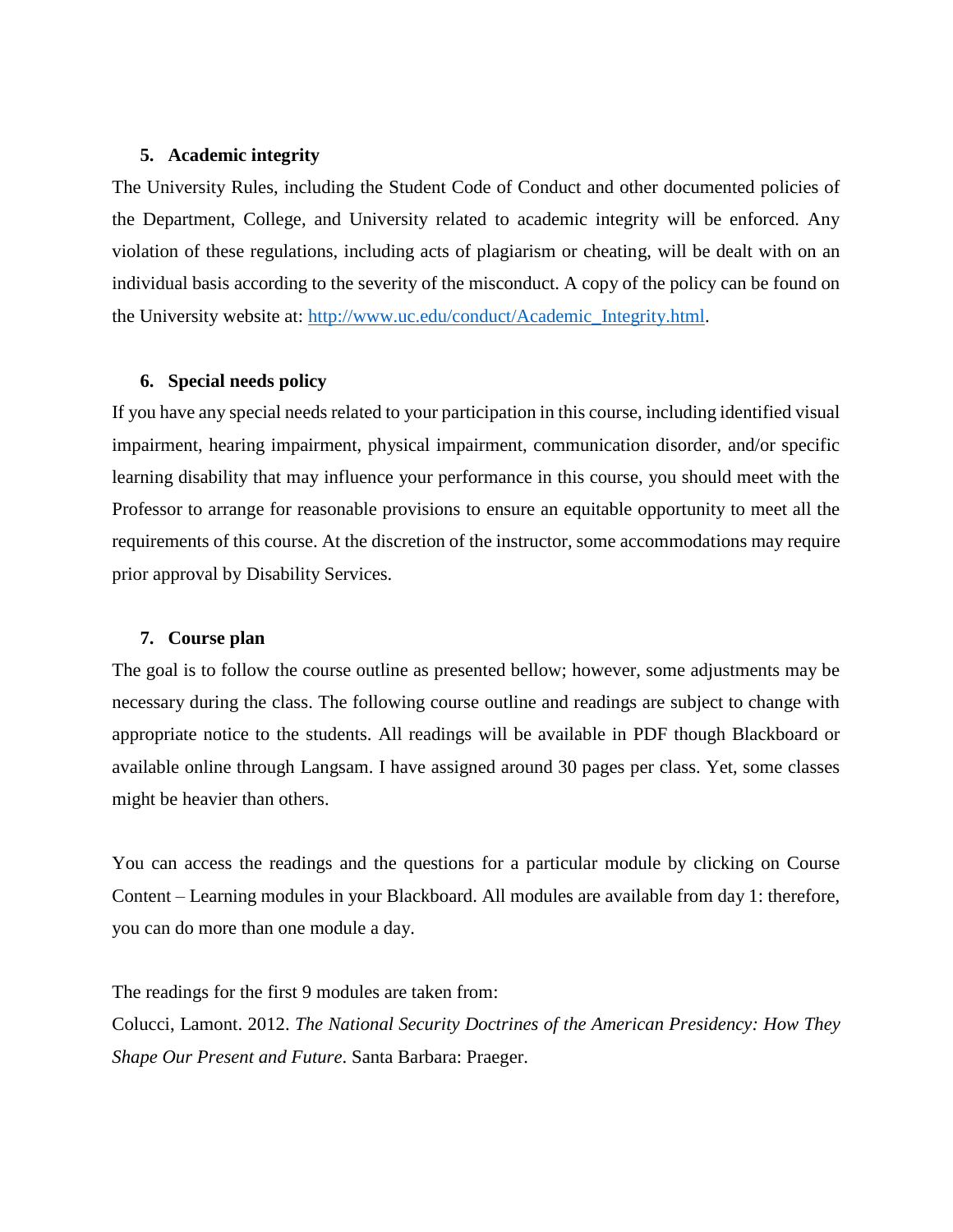This book is available online through UC library system. Therefore, you can download the necessary pages, or read them online.

Readings for the modules 10 through 20 are all available in pdf on Bb.

# 1 MODULE

- National Security Doctrines Colucci, 1-21
- The Grand Strategy of the United States Colucci, 500-509
- Posen, Barry R., and Andrew L. Ross. 1996/1997. Competing visions for US grand strategy. *International Security*, 21(3). Pp. 5−53. See only page 4.
- Art, Robert. 2003. *A Grand Strategy for America*. Ithaca: Cornell University Press. See only pages 82-84.

# 2 MODULE

- Washington Colucci, 22-36
- Monroe Colucci, 37-48

# 3 MODULE

- Polk Colucci, 49-59
	-
- Lincoln

Colucci, 60-73

## 4 MODULE

- Roosvelt

Colucci, 74-94

- Wilson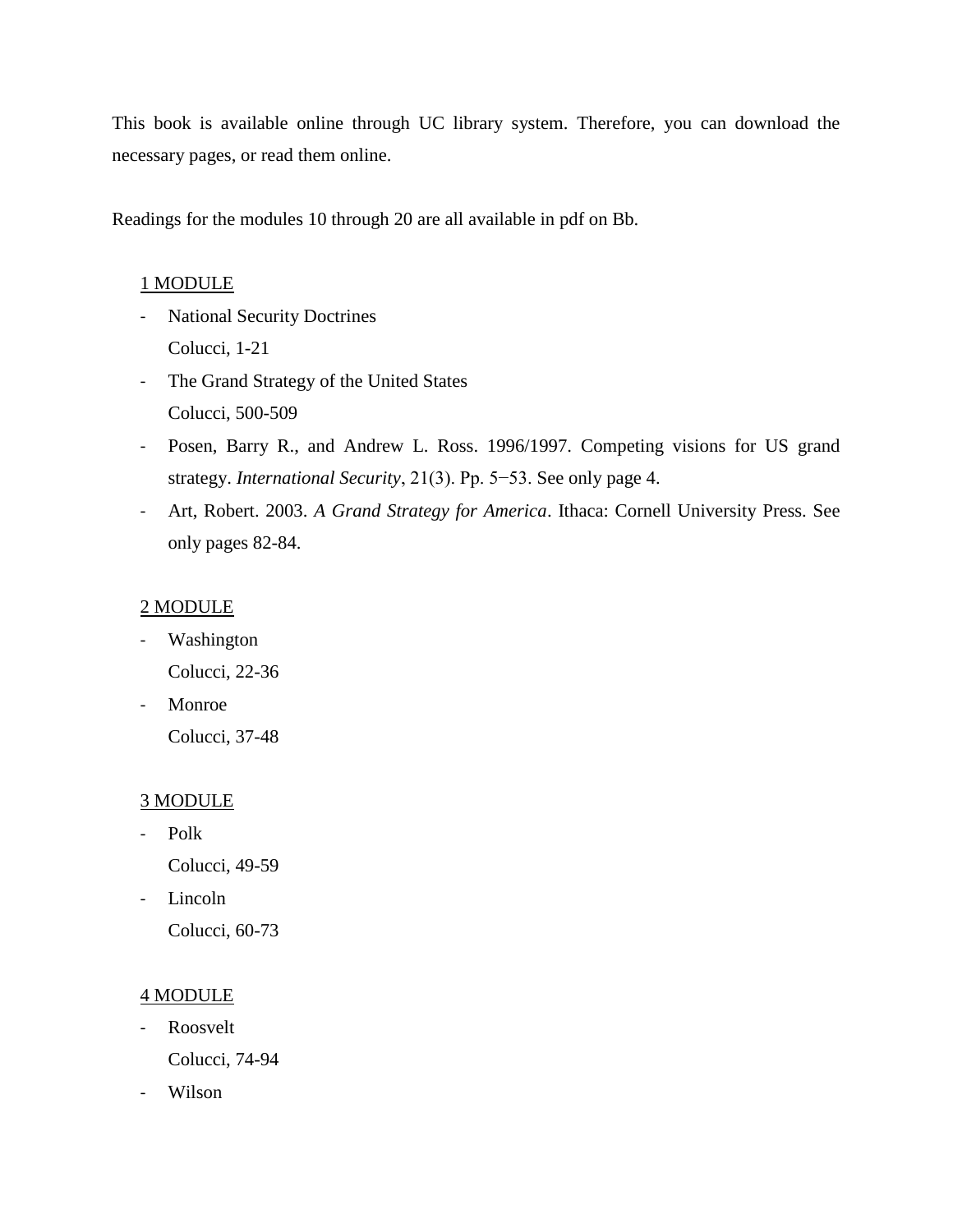Colucci, 95-112

# 5 MODULE

- Hoover Colucci, 112-120
- FDR

Colucci, 121-139

# 6 MODULE

- Truman Colucci, 309-335
- Eisenhower Colucci, 336-355

# 7 MODULE

- Nixon Colucci, 356-371
- Carter Colucci, 372-387

# 8 MODULE

- Reagan Colucci, 388-408
- Clinton Colucci, 409-428

# 9 MODULE

- Bush Colucci, 429-473
- Obama Colucci, 474-499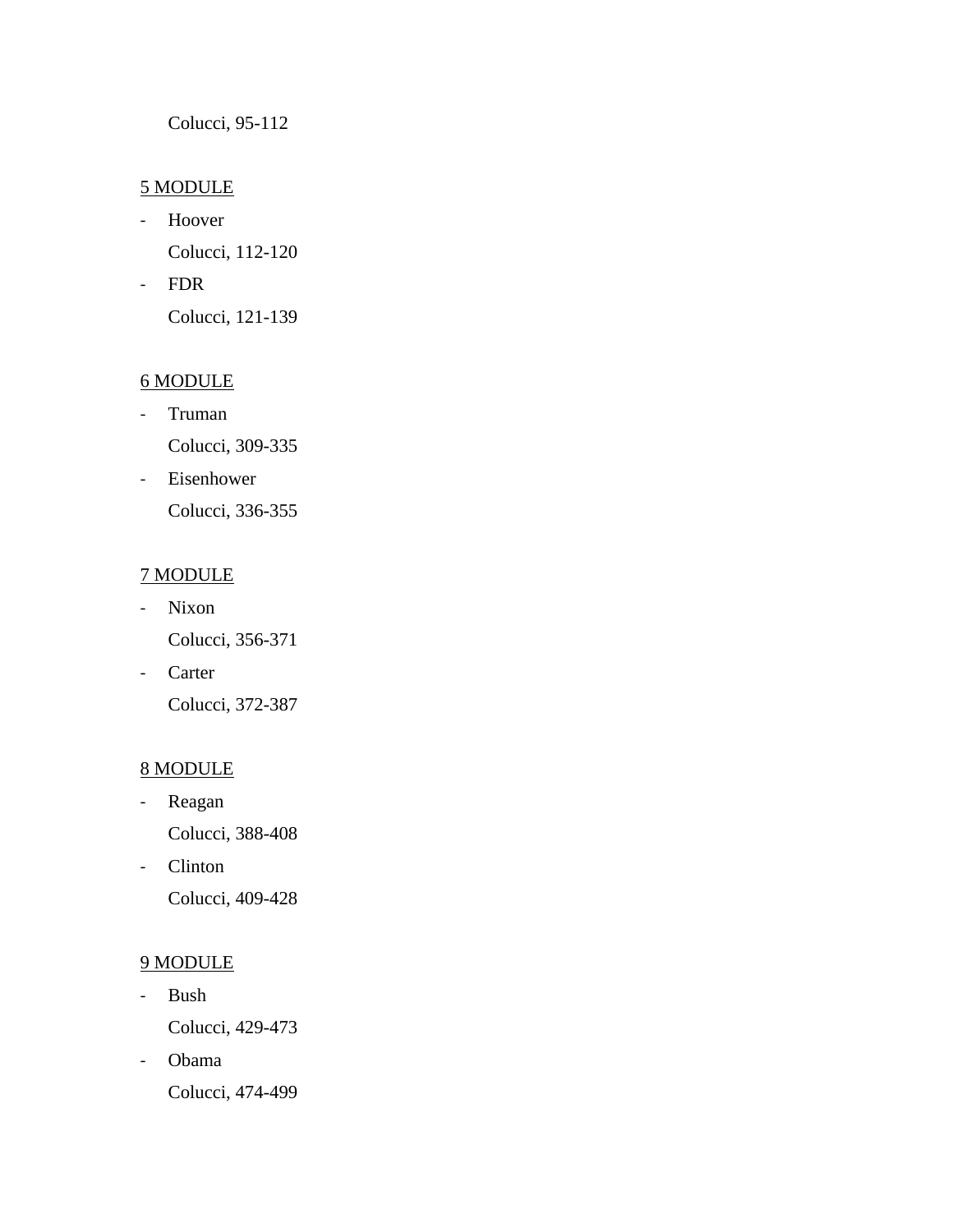### 10 MODULE

### - US and the UN

Dreher, Axel, Peter Nunnenkamp, and Rainer Thiele. 2008. Does US aid buy UN general assembly votes? A disaggregated analysis. *Public Choice*, 136(1−2). Pp. 139-164.

### 11 MODULE

- US and the IMF

Oatley, Thomas, and Jason Yackee. 2004. American interests and IMF lending. *International Politics*, 41(3). Pp. 415−29.

### 12 MODULE

- US and the WB

Wade, Robert Hunter. 2002. US hegemony and the World Bank: the fight over people and ideas. *Review of international political economy*, 9(2). Pp. 215−43.

#### 13 MODULE

US and the WTO

Horn, Henrik, Petros C. Mavroidis, and André Sapir. 2010. Beyond the WTO? An anatomy of EU and US preferential trade agreements. *The World Economy*, 33(11). Pp. 1565−88.

#### 14 MODULE

- US and NATO

Press-Barnathan, Galia. 2006. Managing the hegemon: NATO under unipolarity. *Security studies*, 15(2). Pp: 271−309.

### 15 MODULE

- US and EU

Cohen, Benjamin J. 2009. Dollar dominance, euro aspirations: recipe for discord? *Journal of Common Market Studies*, 47(4). Pp. 741−66.